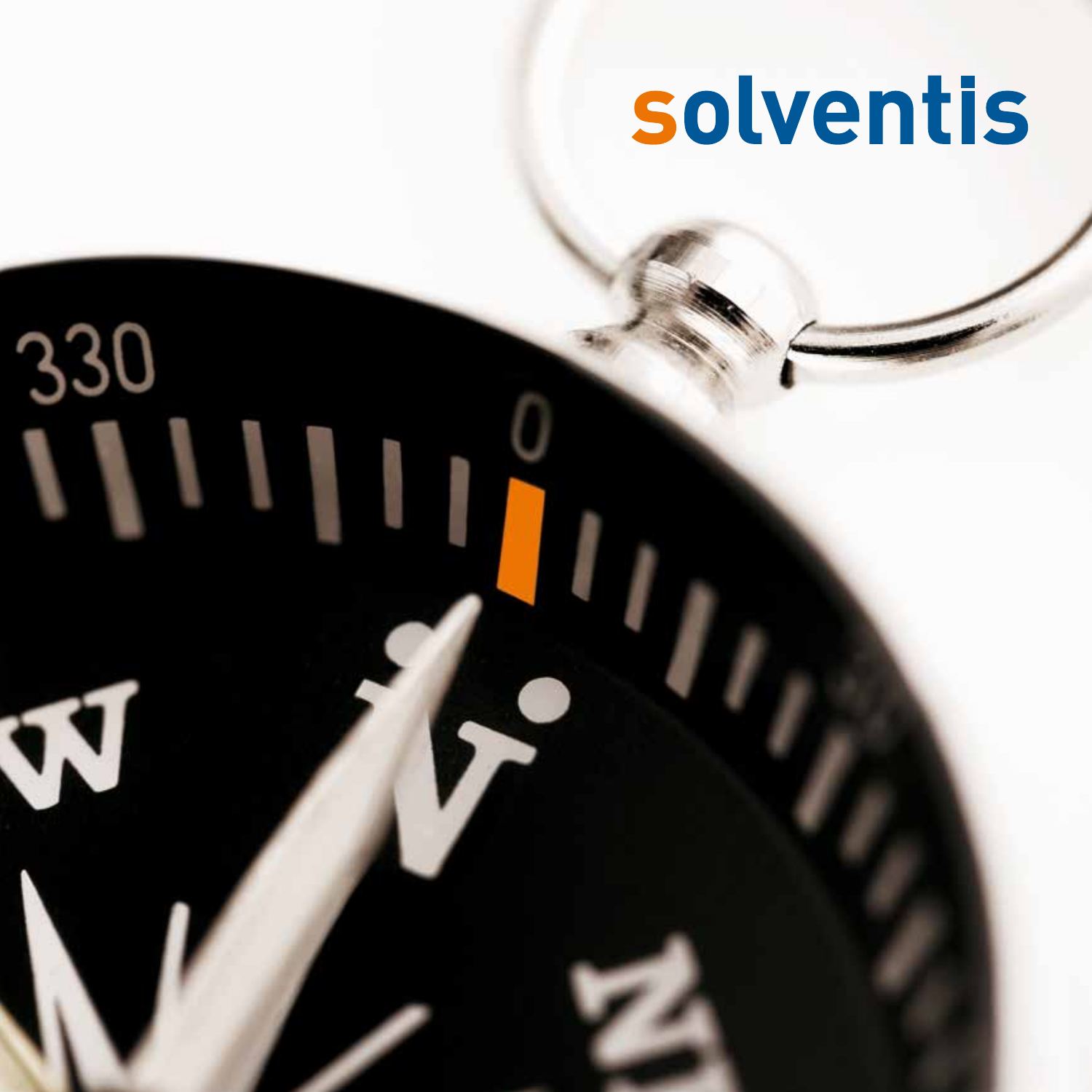## solventis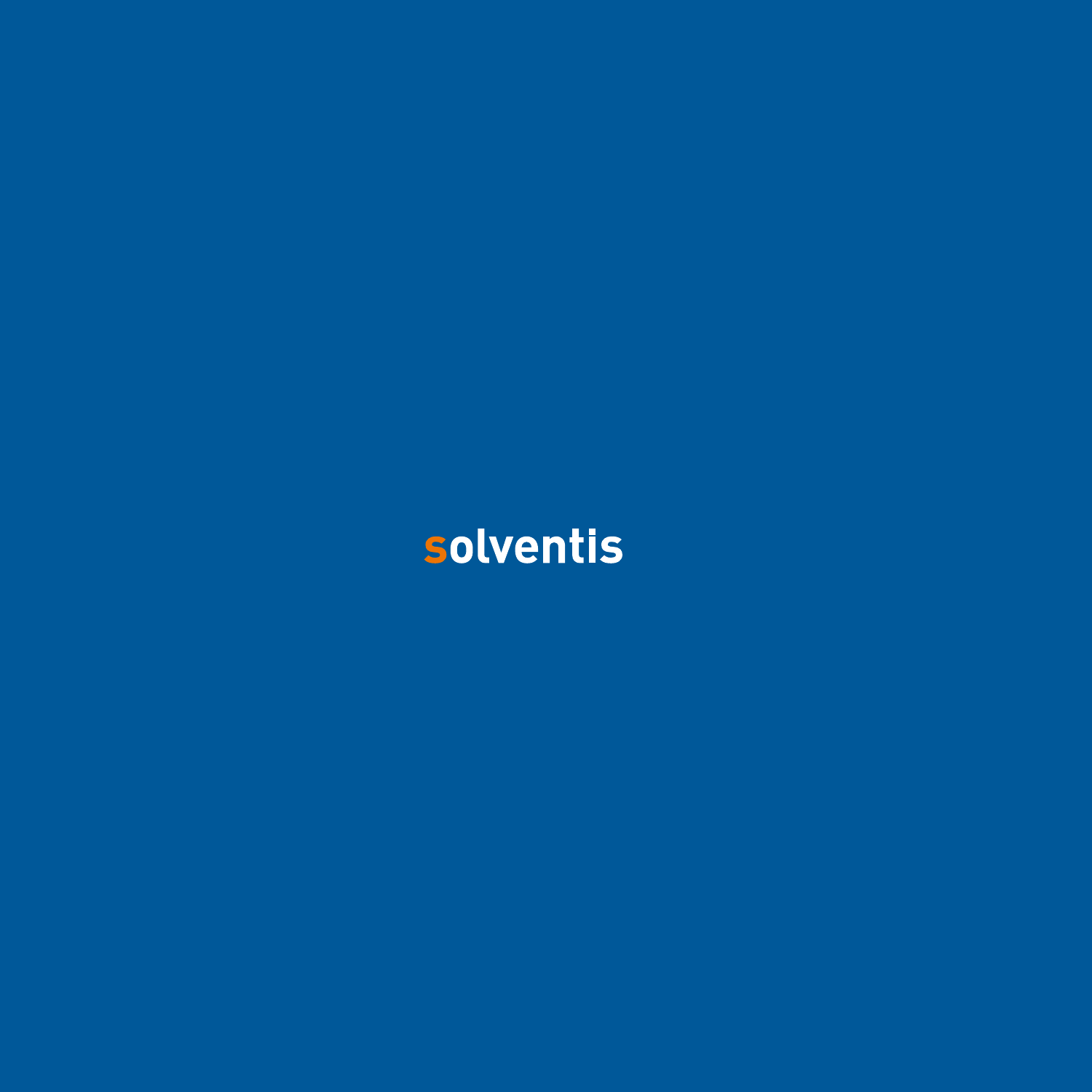A new way of understanding finance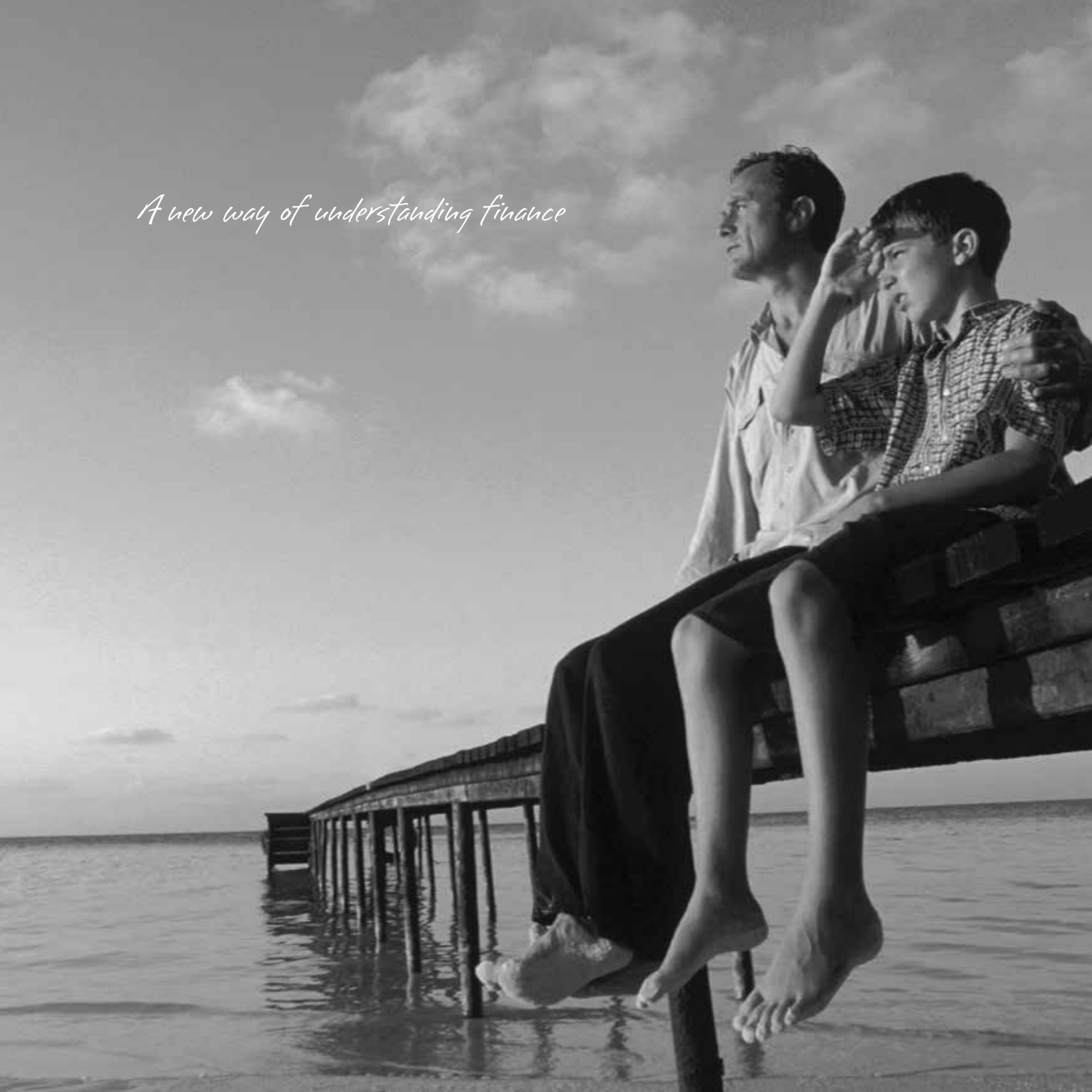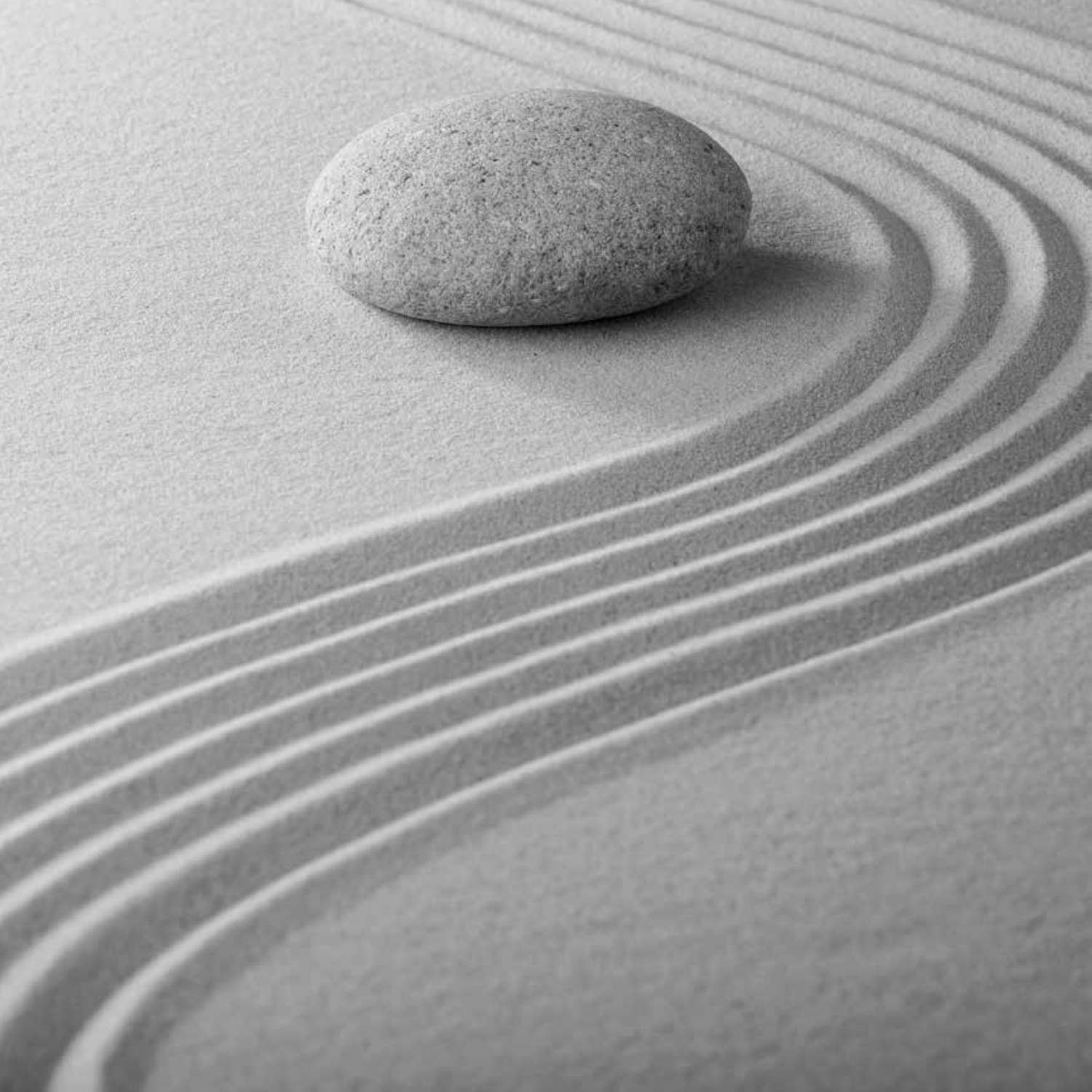Presentation Solventis is an independent financial group registered with the Spanish Securities Authorities (CNMV).

> Solventis was established in 2002 by a team of professionals with backgrounds in different areas of the investment banking sector. We represent a new concept in the financial services sector, as evident in its governing principles:

> Agility. For us, swiftness is a key asset, in contrast to the slow response of organizations not capable of dynamic decision-making because of their size. This is particularly relevant in the financial sector which is affected by highly volatile conditions, as shown in recent years.

> SPECIALIZATION. Unlike other organizations, Solventis focuses on very specific financial areas. The expertise of our team, with over 25 years of experience in the industry, allows us to take on projects with maximum prospects of success.

> Commitment. As a financial services provider, the added value offered by Solventis is based on its human capital. This is why the company's executives are shareholders, ensuring their commitment in striving for optimum service quality.

Solventis works in five major business areas:

- **·** Financial Consulting
- **·** Corporate Finance
- **·** Asset Management
- **·** Brokerage
- **·** Real Estate

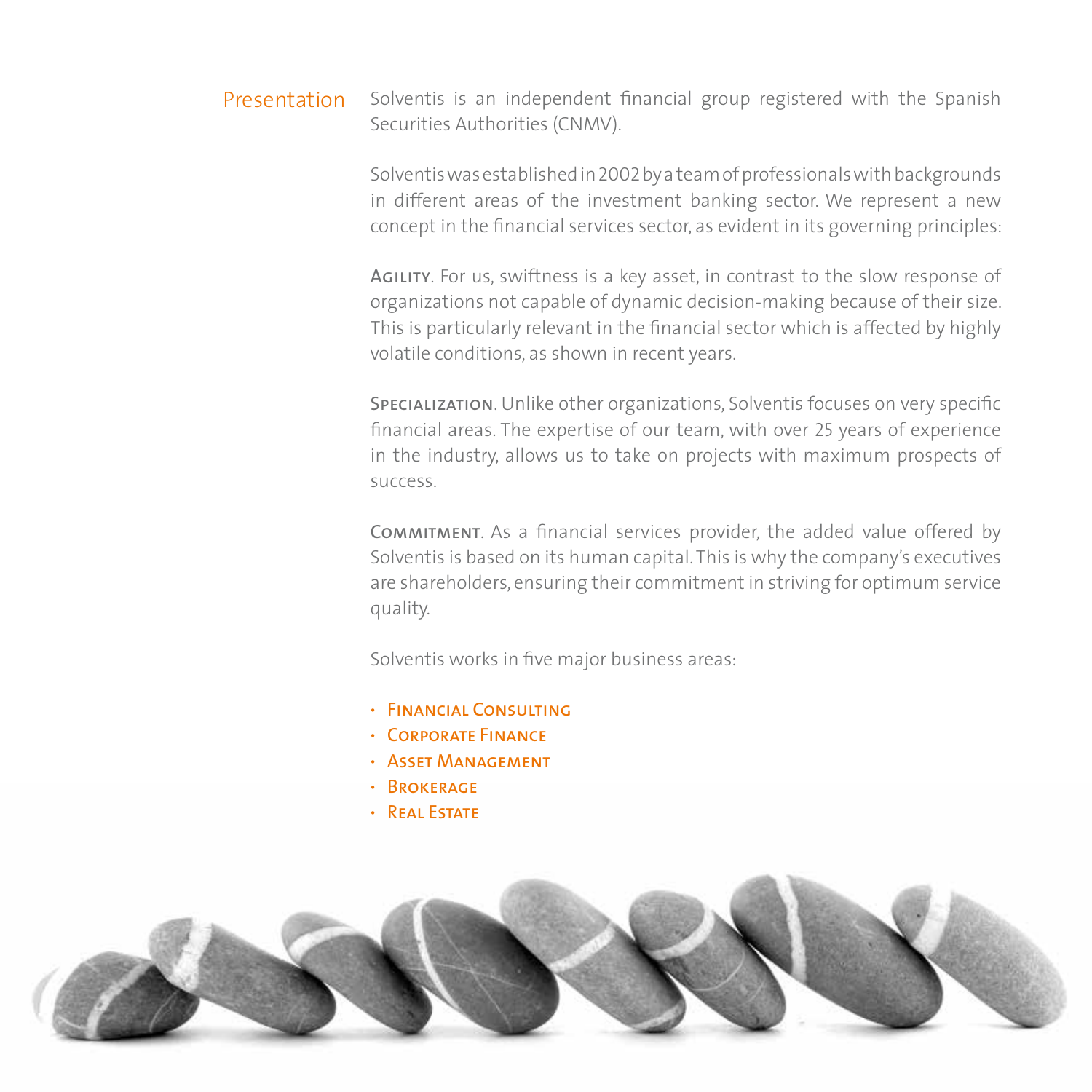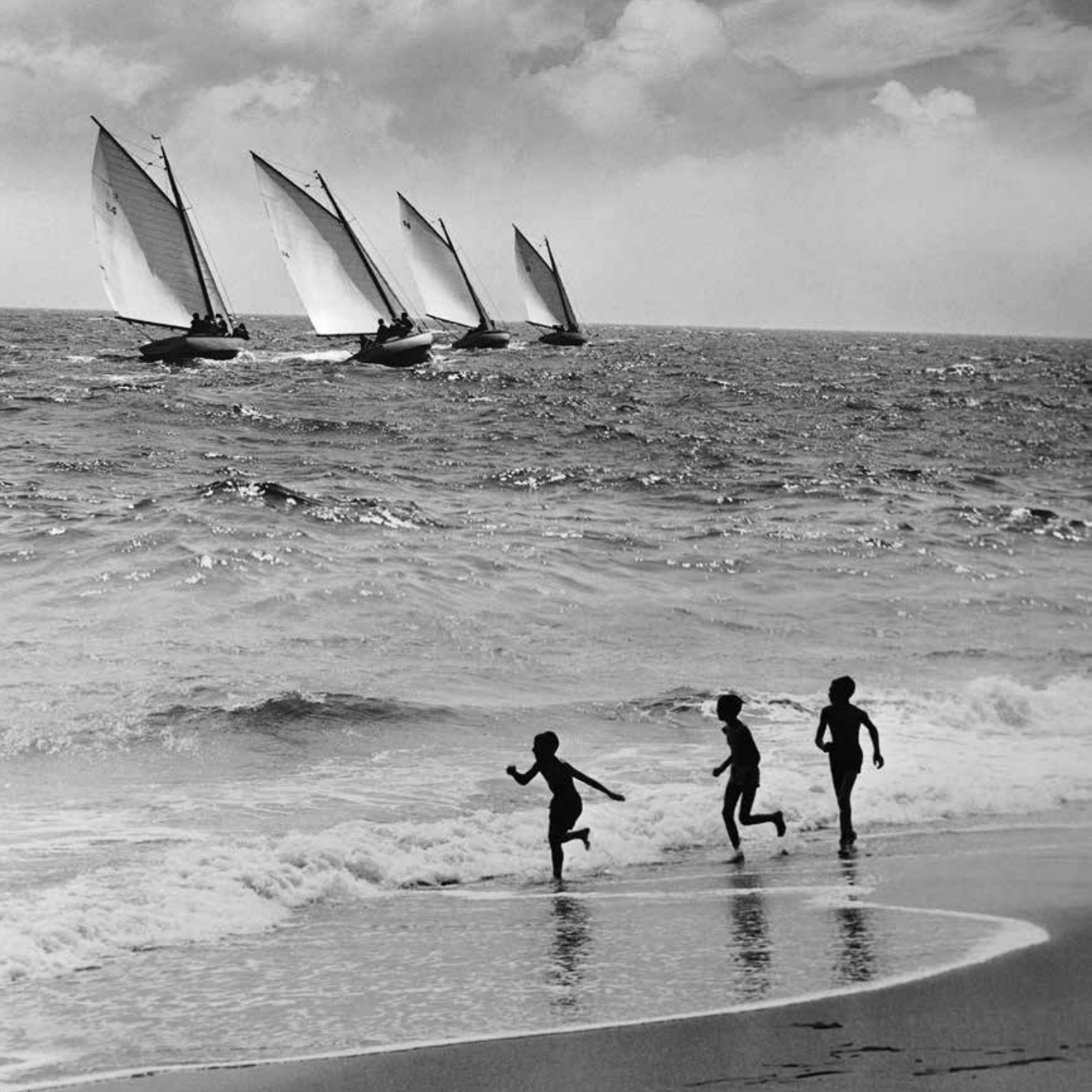Our Values Alignment of Interests. We ourselves are the first customer of our products. Only what is good enough for us is good enough for our customers.

> Transparency. At Solventis we look to establish long-term relations based on trust with our customers, and being transparent is part of our philosophy.

> Experience. The Solventis team has over twenty-five years of experience in investment management services for financial institutions, both domestically and internationally. Solventis' executives have held senior positions in all institutions where they have provided their services.

> Independence. By not belonging to a financial group that could determine its decisions or opinions, Solventis' capital is entirely in the hands of its executives.

> PROXIMITY. The service offered is based on working closely with the customer. At Solventis it is essential to get to know them, understand their needs and be able to offer the service they want.

> STABILITY. Team stability is a key factor in any financial services company. This is guaranteed in Solventis because its executives are also shareholders, so customers do not suffer the inconvenience of constant changes in contact personnel or business strategy.

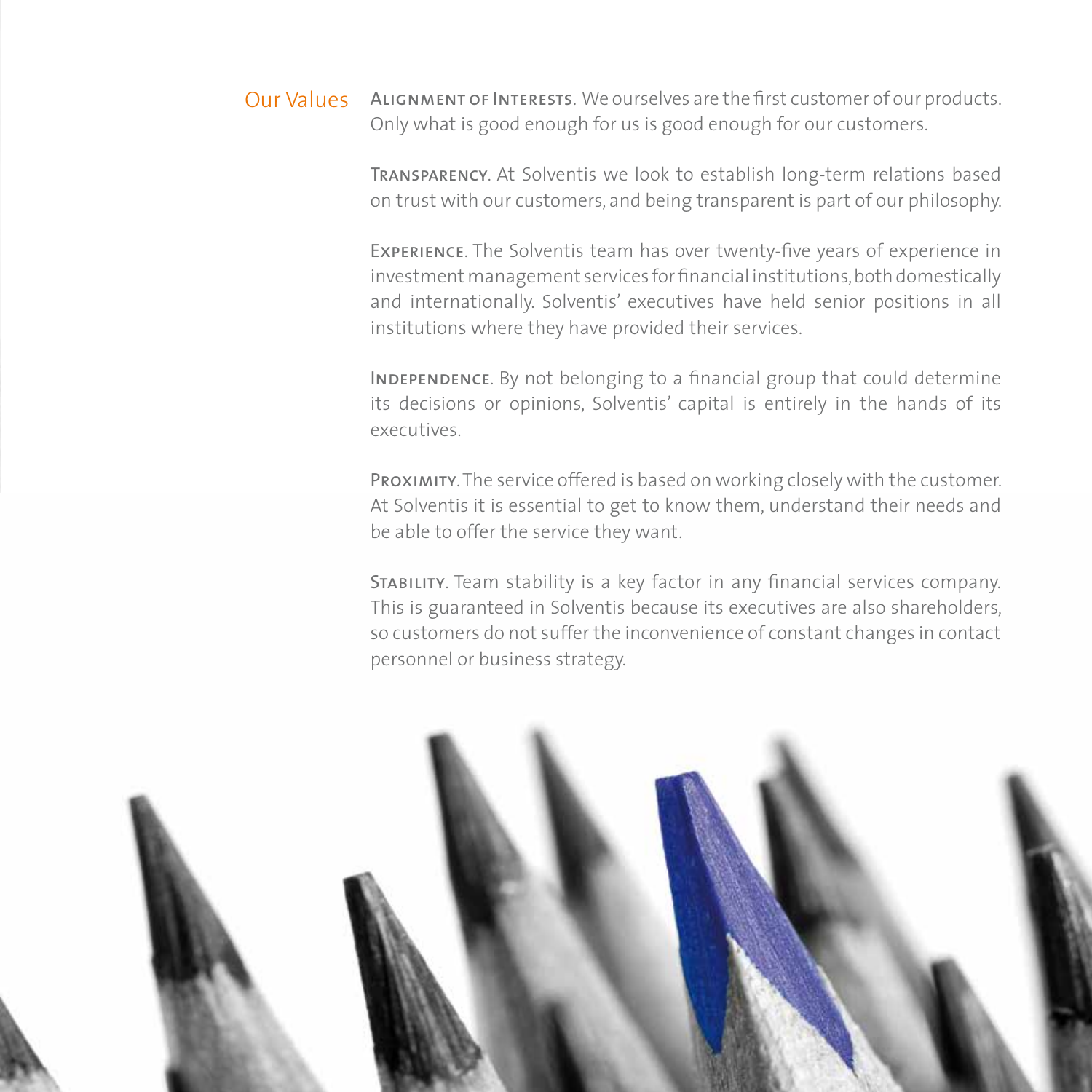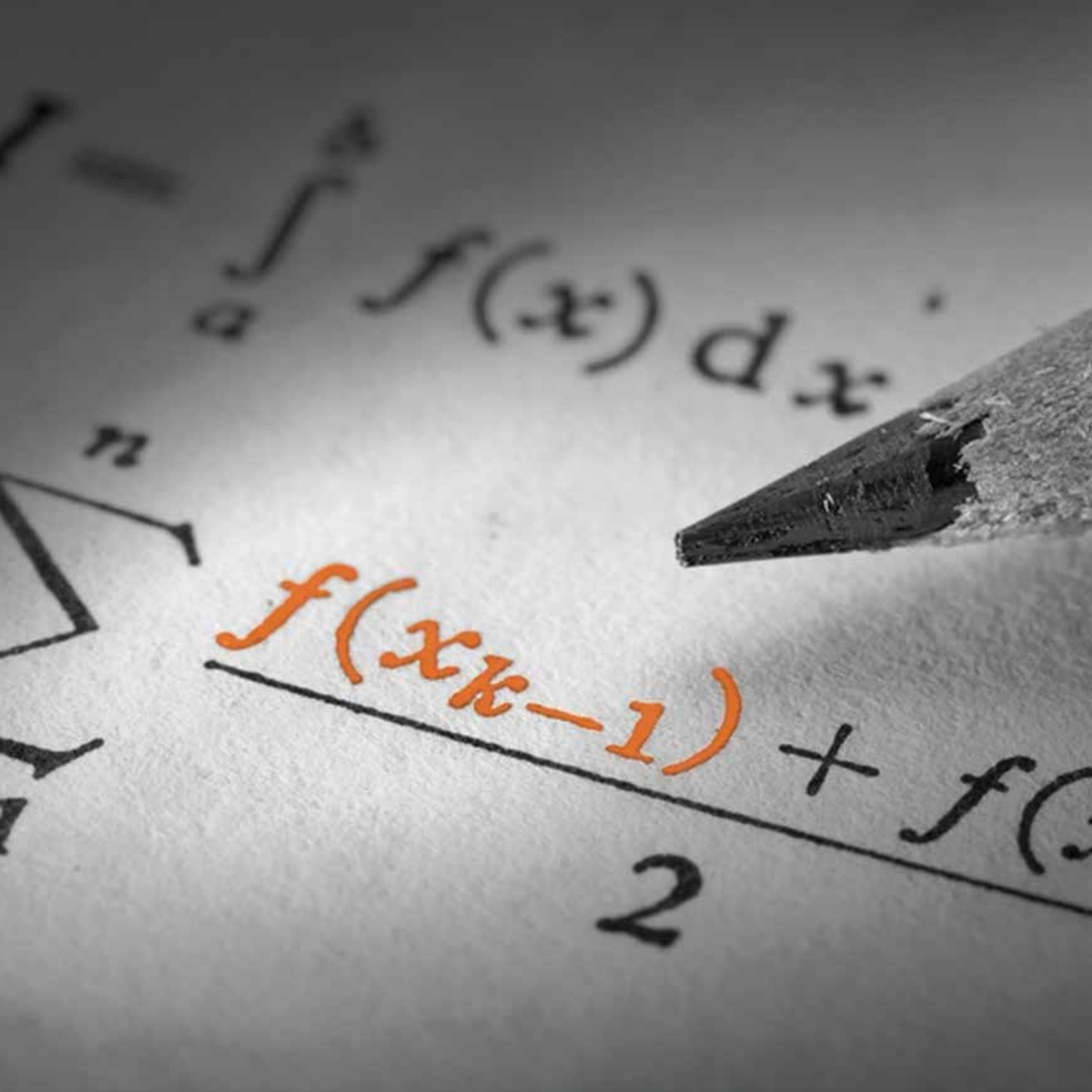### 1. Risk Control Consulting

- **·** Market Risk.
- **·** Credit Risk.
- **·** Liquidity Risk.

### 2. Financial Asset Valuation (FAV)

- **·** Solventis is specialized in valuing all kind of financial assets.
- **·** Adjusted Valuations for Counterparty Risk (CVA, DVA, FVA).
- **·** Due Diligence of financial assets.

## 3. Calculation Agent

#### 4.Hedge Effectiveness Testing

- **·** Prospective Tests.
- **·** Retrospective Tests.

### 5. Preparation of Reports by Independent Experts

- **·** Reports required by regulatory retail tranche.
- **·** MIFID Criteria Validation.
- **·** Legal expert reports.

### 6. Design and Implementation of Structured Products

- **·** Pre-Launch Due Diligence.
- **·** Regulatory Requirements Analysis (ESMA, CNMV).

#### 7. EMIR Consultancy universe

### 8. Asset Management Operational Assesment

#### 9 TRAINING

Solventis has been offering financial consulting services since 2002.

Solventis offers highly specialized and practical consulting services, undertaken with a keen eye for detail.

Our team is made up of economists, mathematicians, engineers and computer experts, educated at prestigious universities and with extensive professional experience, both in Spain and abroad. Since its creation, Solventis has been a pioneer in risk consulting services and a benchmark for regulators in the sphere of financial asset assessment.

Since inception, we have been pioneers in risk consultancy and a point of reference in the financial asset valuation universe.

Our ongoing commitment to innovation and the development of new tools enables us to provide realistic and proven solutions in a fast, dynamic and personalized manner. Financial Consulting services are provided online or through the type of storage medium required by each customer.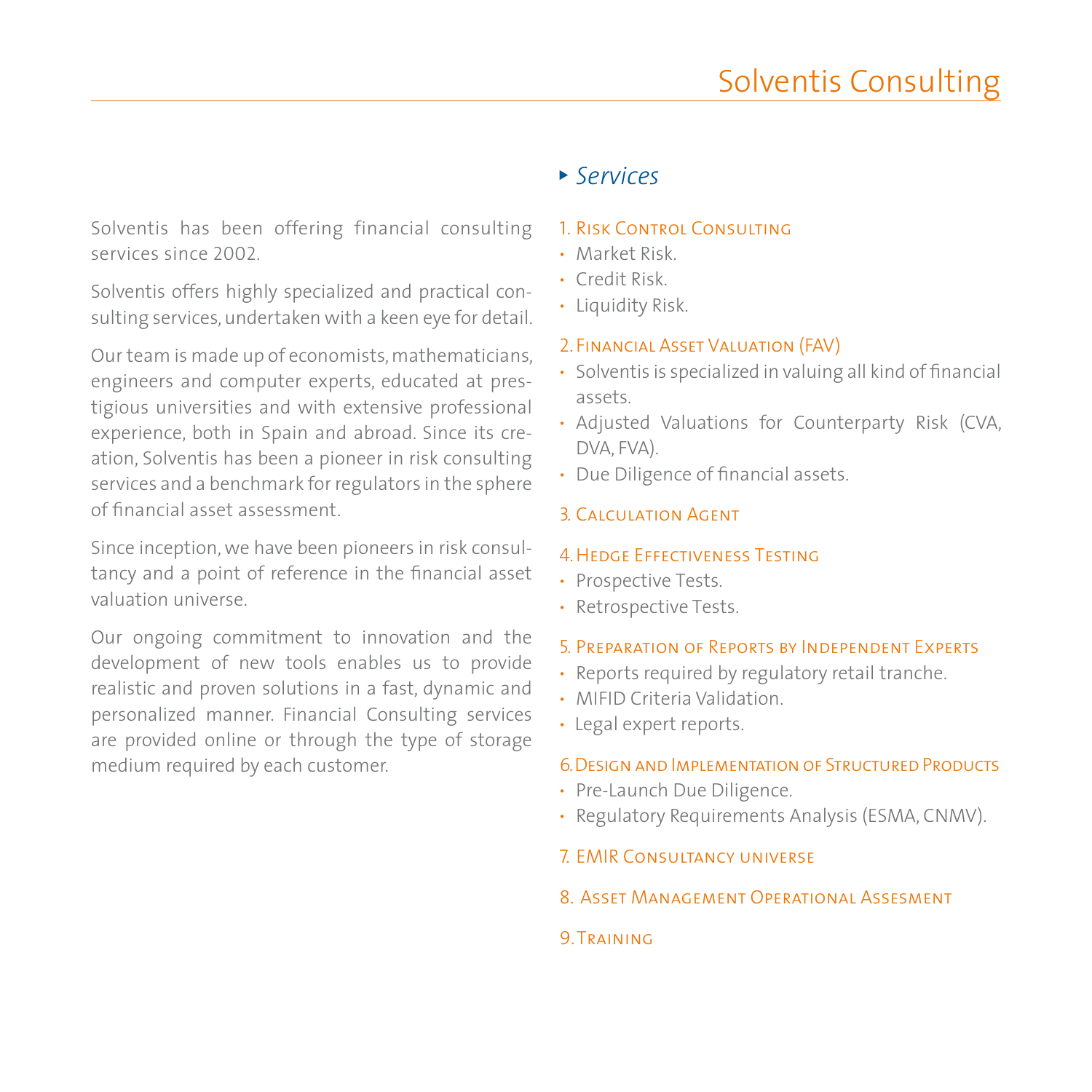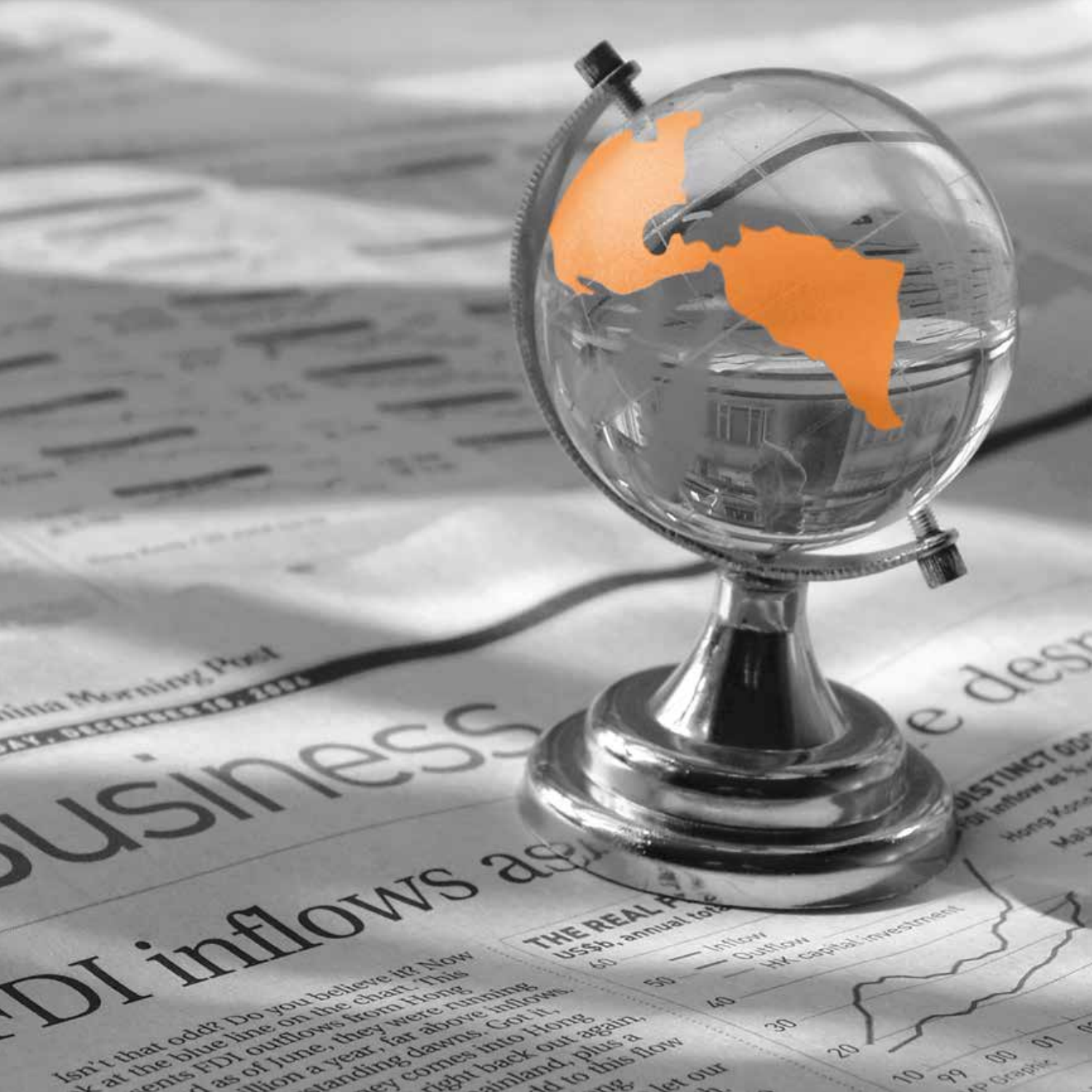## 1. MERGERS AND ACOUISITIONS (M&A)

- **·** Mergers.
- **·** Acquisitions.
- **·** Disinvestments.
- **·** MBI / MBO / LBO transactions.

#### 2.Capital Markets

- **·** Primary market ("Mercado Continuo") IPO.
- **·** Secondary market (MAB) IPO.
- **·** Public Tender Offer.
- **·** Capital Increase / Private Placements.
- **·** Fixed income issues.

#### 3. Nominated Advisors

- **·** Stock Echange Alternative Market (MAB).
- **·** Fixed Income Alternative Market (MARF).

#### 4. LIOUIDITY PROVIDER

- **·** Primary market ("Mercado Continuo").
- **·** Stock Echange Alternative Market (MAB).

#### 5. Corporate Services

- **·** Companies Valuation.
- **·** Search for Financial and Industrial partners.
- **·** Definition and analysis of business plans.
- **·** Liabilities reestructuration.

#### **6. PRIVATE EQUITY**

- **·** Search for operations.
- **·** Analysis of the health and viability of operations.
- **·** Design and structure.
- **·** Closing.
- **·** Monitoring and disinvestment.

Solventis team has over 25 years of experience in Corporate Finance services.

Since 2003, we have acquired extensive experience by being part of numerous corporate transactions, involving companies that today are listed either in the primary Spanish market (Mercado Continuo) or the secondary market (Mercado Alternativo Bursátil).

The objective of the corporate finance division is to offer creative, efficient and comprehensive solutions which provide the added value expected by our clients.

We have realistic cost structures tailored to our services: we advise companies and individuals, financial institutions and venture capital firms.

We are focused on the customer rather than the operation. In this respect our Corporate Finance service is based on the following principles:

- **·** Value-added service that provides creative solutions to customer needs.
- **·** Confidential dealings with independent professionals.
- **·** Long-term relationship building based on mutual trust.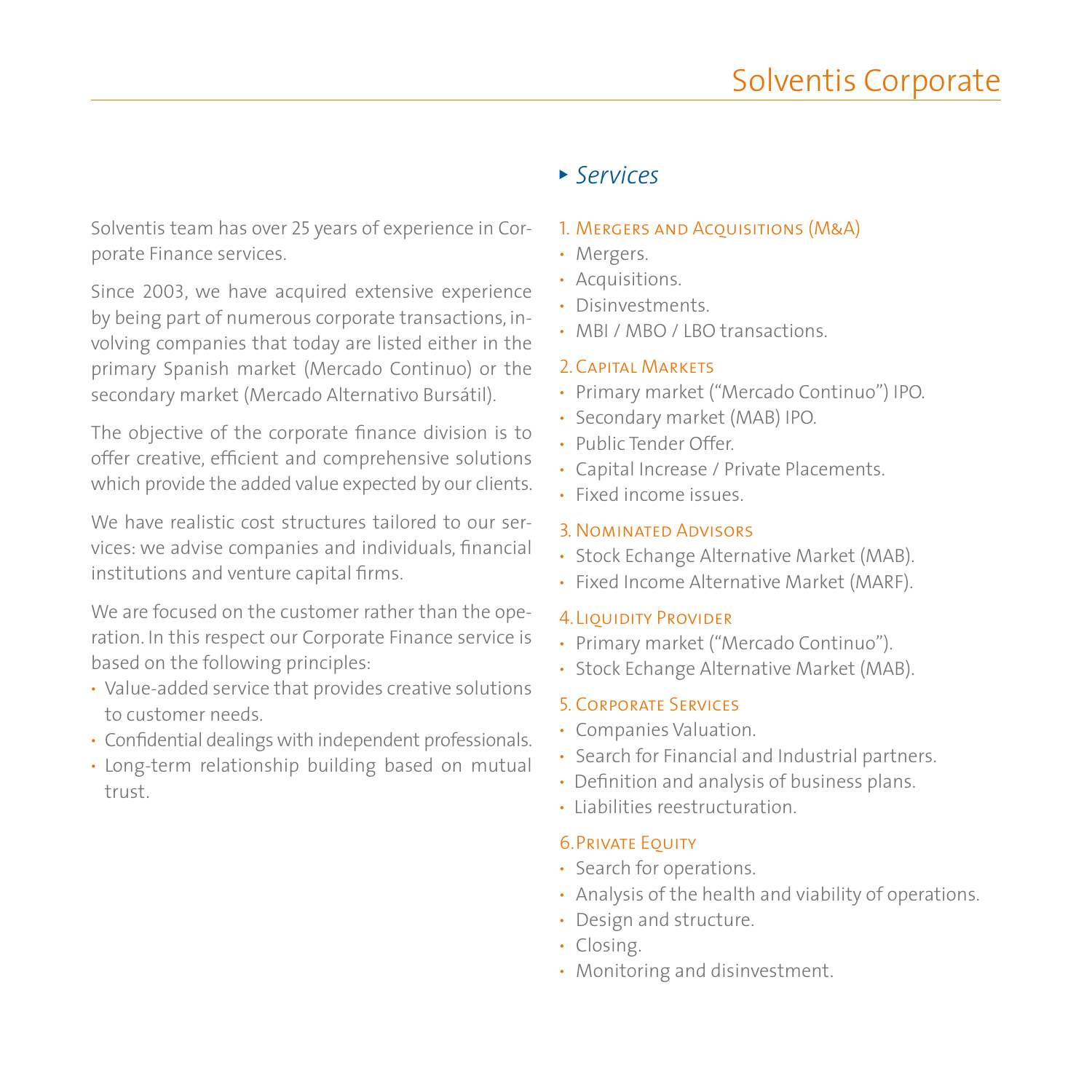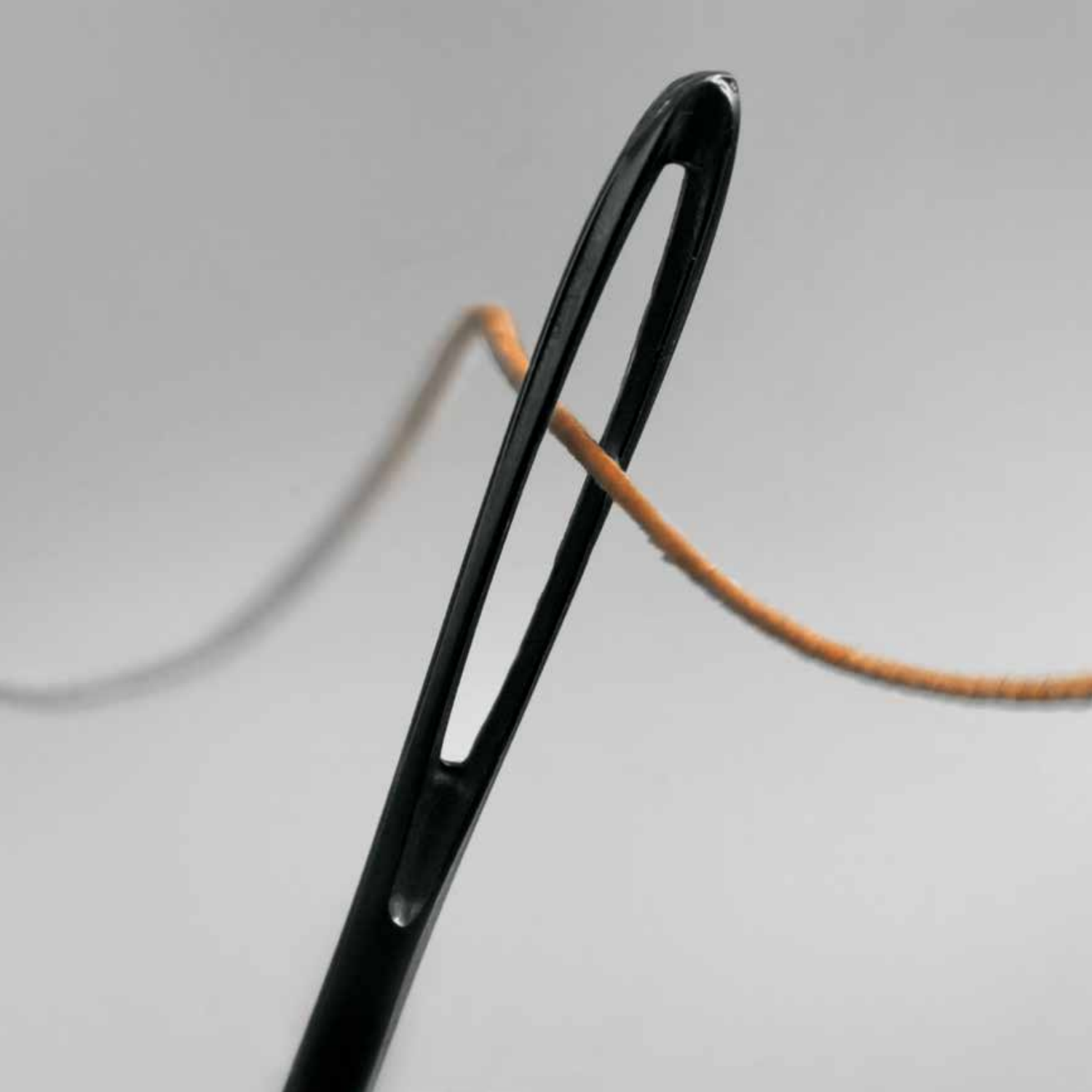- 1. Financial Planning for Individuals and Companies
- **·** Income and expense analysis.
- **·** Financial-tax analysis.
- **·** Risk profile determination (short and long term objective).
- **·** General Asset Management Advice.
- **·** Discretionary Portfolio Management.

#### 2. Comprehensive Global Family Offices Services

- **·** Wealth Advice.
- **·** Tax Advice.
- **·** Real Estate Advice.
- **·** Design of ad-hoc investment vehicles.
- **·** Financial risk analysis.

### 3.Inception, Management and Administration of Ucits Vehicles

- **·** Traditional Fixed Income and Equity vehicles (FI, SICAV).
- **·** Alternative Investments Funds and SICAV ( FIL, SIL).
- **·** Private Equity Funds.

### 4. In House Funds and Sicav

- **·** Solventis EOS (European Long Equity Value).
- **·** Solventis ATENEA (Short Term Fixed Income).
- **·** Solventis CRONOS (Medium Term Fixed Income).

### 5. In House Alternatives Funds

**·** Spanish Direct Leasing FIL (Specialist Small and Mid Cap Financing fund).

*Solventis A.V., S.A. is registered with the Spanish Securities Authority (CNMV) under registration number 244. Solventis S.G.I.I.C, S.A. is registered with the Spanish Securities Authority (CNMV) under registration number 248.*

This unit of Solventis is in charge of the portfolio management, the financial planning, and the inception and management of Investment funds and alternatives investments vehicles.

Solventis AM was set up in 2004 and has been offering its services since then.

Solventis AM boasts a team with over 25 years of experience, combining their professional tasks with teaching at universities and other prestigious institutions.

At Solventis AM the customer is our sole priority. We are independent professionals with an open structure. We strive to combine quality management with the best quantitative and qualitative products on the market.

Solventis' management methodology is based on an exhaustive basic analysis of each of the assets in our portfolios, together with continuos monitoring and risk management.

Solventis provides asset management and wealth advisory services for:

- **·** Individuals.
- **·** Family Offices.
- **·** Companies and Trusts.
- **·** Financial institutions and insurance companies.
- **·** Investment Funds, Pension Funds and Hedge Funds.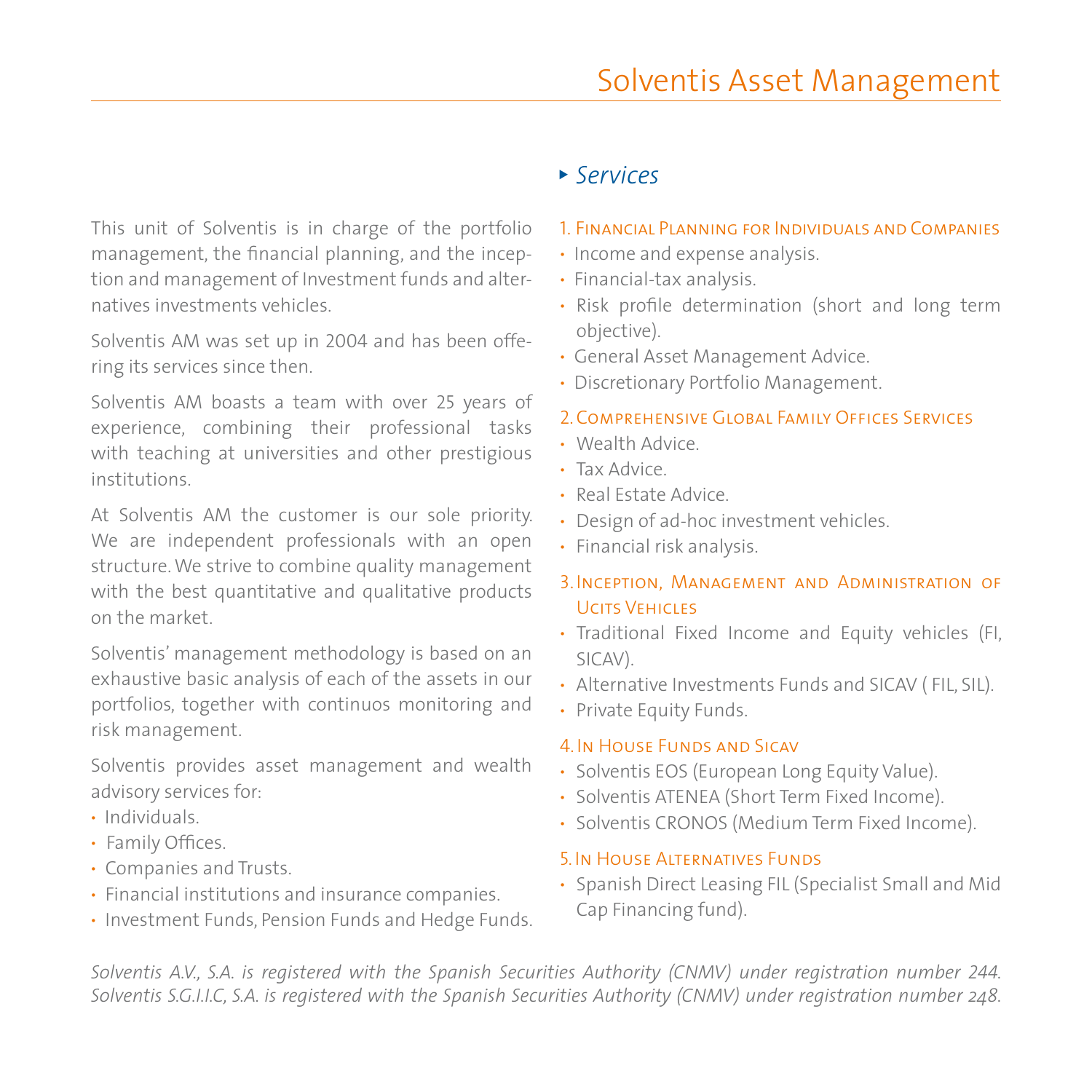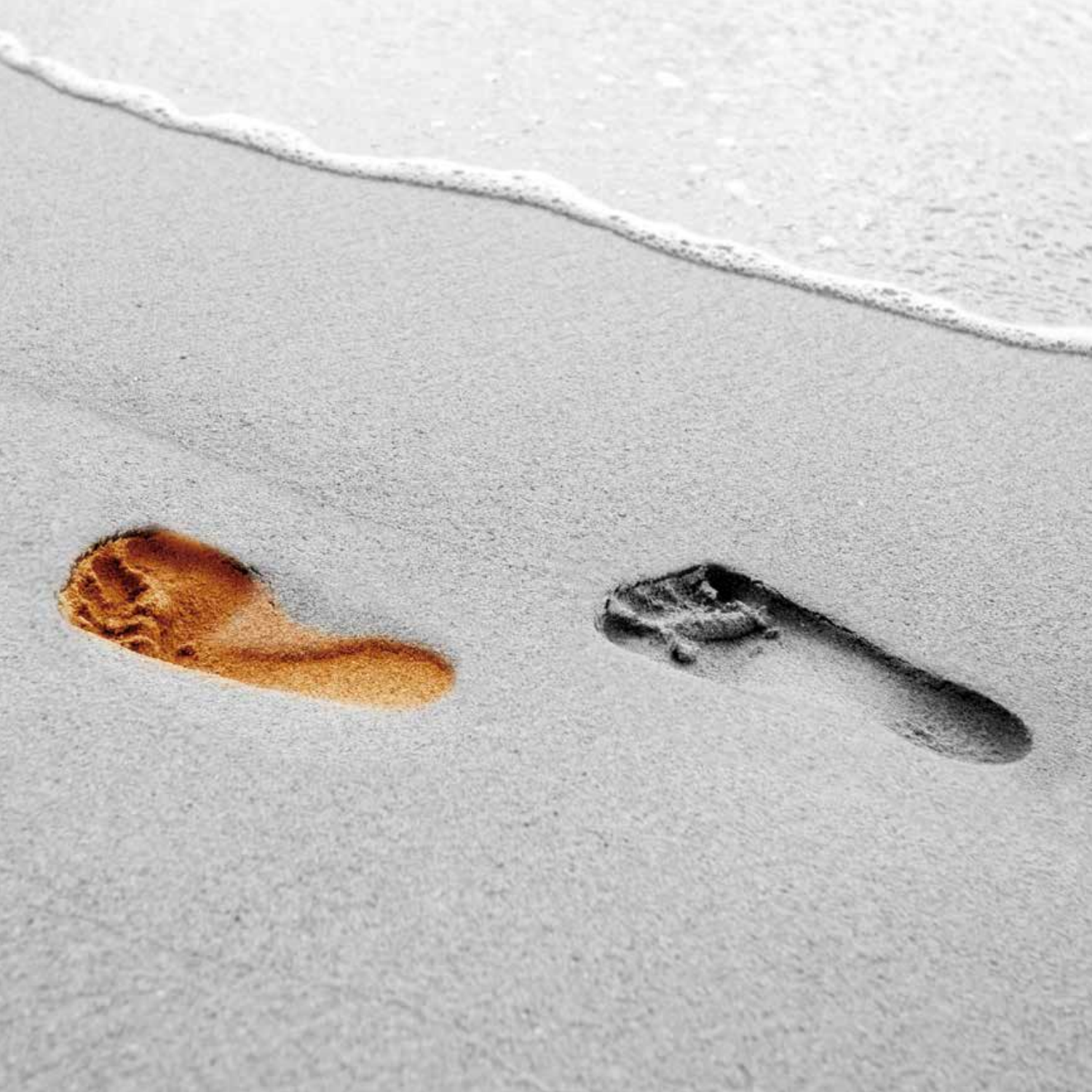## *Products*

## Solventis provides its customers a financial brokerage service. Through this service you can buy or sell any financial asset anywhere in the world.

The team has more than 18 years' experience executing orders in domestic and overseas markets. Our operators have licenses to operate in, among others, the following markets: SIBE, MAB, EUREX, EURENEXT, LIFFE, OMLX, NYSE and FSA.

Through Solventis you can also access an investment fund platform, where there are over 10,000 funds from the world's major international fund managers.

*Solventis A.V., S.A. is Nominated Advisor of Mercado Alternativo Bursatil (MAB) and Mercado Alternativo de Renta Fija (MARF).*

*Solventis A.V., S.A. is registered with Barcelona Stock Echange under registration number 9444.* 

*Solventis A.V., S.A. is registered with Madrid Stock Echange under registration number 8836.*

### 1. EQUITY

- **·** National.
- **·** International.

## 2. Fixed Income

- **·** Sovereign Debt.
- **·** Corporates (Senior and Subordinated) Debt.
- **·** Convertible Bonds.

## 3. Derivatives in organized and OTC markets

- **·** Futures.
- **·** "Plain Vanilla" Options.
- **·** Exotic Options.

## 4.Investments funds

- **·** Nationals.
- **·** Internationals.

## 5. Alternatives Investments Funds

- **·** Hedge Funds (F.I.L.).
- **·** Private Equity Funds (F.C.R).

## 6.Mutual Funds

## 7. Forex

8. DESING AND EXECUTION OF STRUCTURED PRODUCTS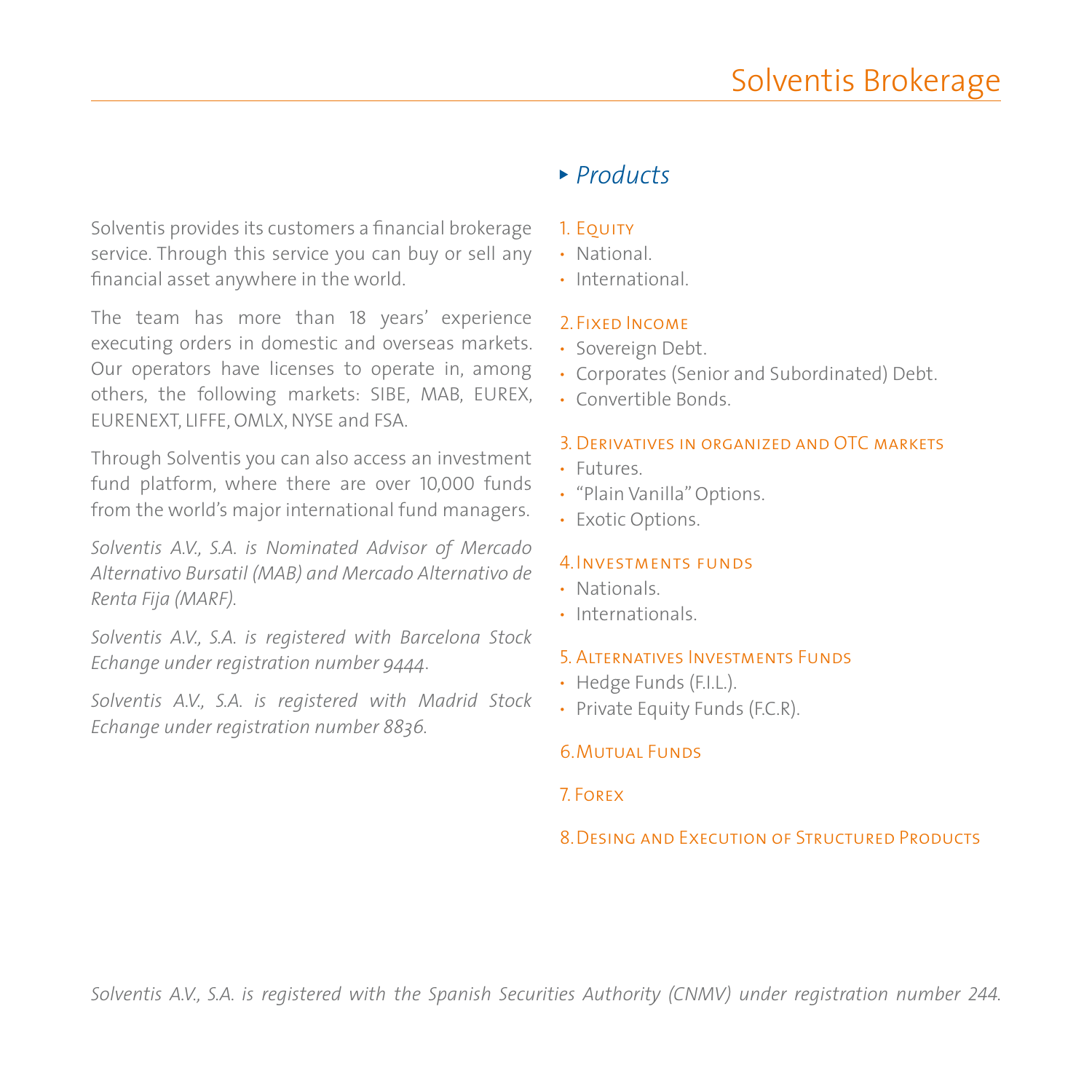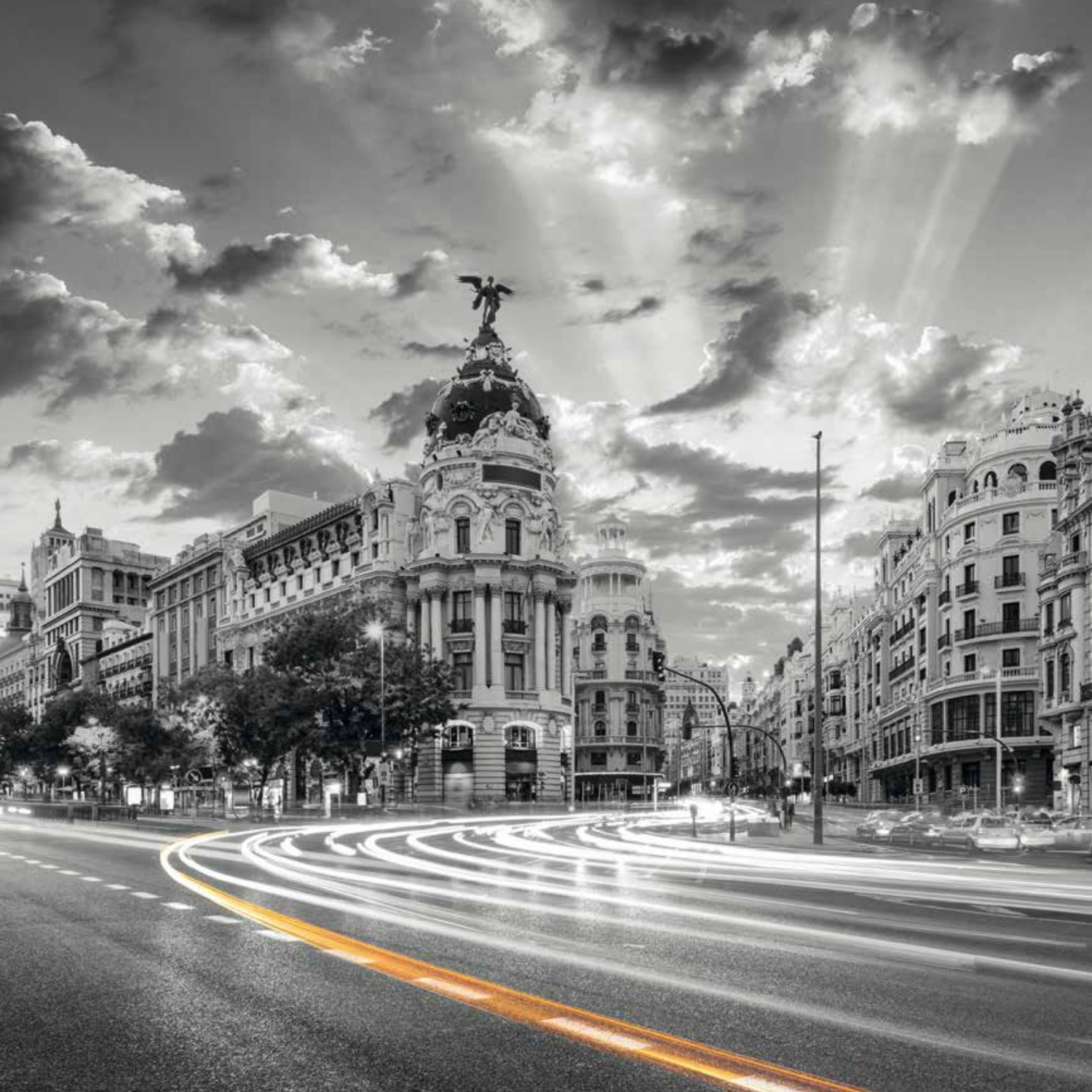#### 1. Real Estate Investment

- **·** Acquisition of assets with or without lease.
- **·** Investment in property developments (project monitoring and tracking).
- **·** Search for funding.
- **·** Incorporation of investors and/or potential "Joint Venture".

#### 2. Real Estate Divestments

- **·** Search for investors.
- **·** Sale and lease back.

#### 3. Real Estate Asset Optimization

- **·** Design and strategy for each client's suitable portfolio.
- **·** Advice on succession planning and preparation of a family protocol.
- **·** Reorganization of industrial assets and real estate within business groups.
	- **·** Real estate asset vs debt.

#### 4.Desing and Constitution of Real Estate Vehicles

- **·** SOCIMI
	- **·** Constitution and management.
	- **·** Registered advisers.
	- **·** Liquidity providers.
- **·** Family property.
- **·** Other unlisted vehicles.

This division of Solventis is responsible for the investment and management of real estate assets.

Solventis real estate was established in 2016 and incorporates a team with over 27 years' experience.

The Solventis team has led major operations both in real estate development (covering all phases: purchase of land, urban management, construction, marketing, delivery and after-sales), as well as investment and equity.

Our selection methodology of real estate assets is based on the extensive experience of our team and on a detailed analysis of each project.

The real estate division is focused on creating value for our customers through:

- **·** The comprehensive acquisition and management of real estate assets, adapted at all times to your personal circumstances and those of the market.
- **·** The design and constitution of the most appropriate vehicles for each asset situation.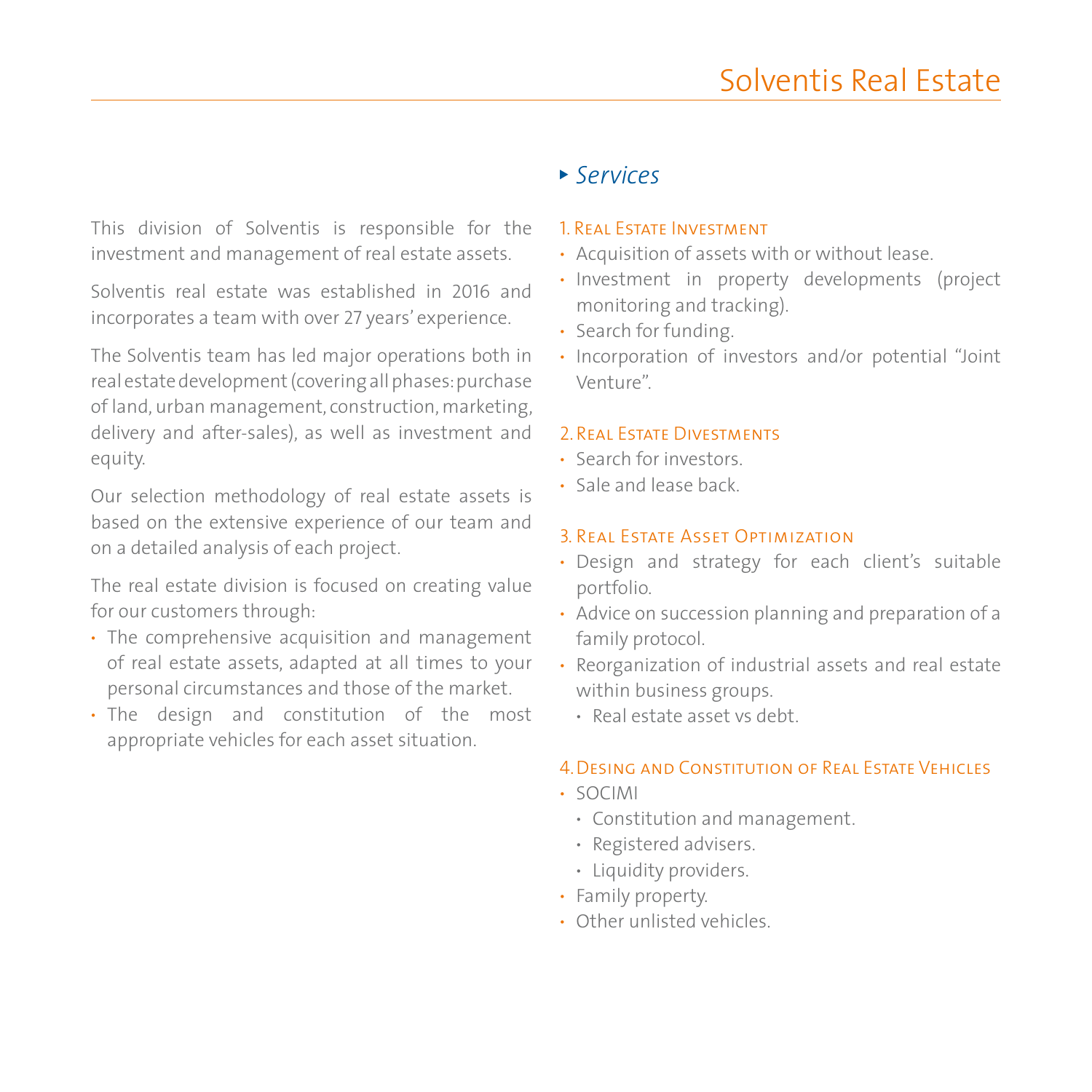

#### víctor moro rodríguez · *President Soventis A.V.*

Bachelor of Economics and Business Administration. Professor of mercantile. Former Deputy Director General of Banco de España. Director of Banco de España for Barcelona and Vigo. Former Vice President of the Boards of directors at Estrategias Galicia S.A. and Polipropileno de Galicia S.A. Former Independent Director at Union Fenosa and Constructora San José. Former Deputy Director of Ministry of Fisheries and Merchant Marine. Former General Director at Pescanova. Former Constituent Senator. Honored with the Cross of Sant Jordi, the Cross to the Naval Merit, the Order of Constitutional Merit and the Greater Merit Award for Sea Cooperation.



#### ramiro martínez-pardo del valle · *President Solventis SGIIC*

Bachelor in Economics and Business Administration from the Complutense University of Madrid. Chartered Accountant, member of the Institute of Chartered Accountants of Spain. Former General Director of Development at CNMV. Independent Director at Laboratorios Reig Jofre and Audax Energy. Former Chairman and Managing Director of Nordkapp Gestión SGIIC. Former Chairman at Gomarq Consulting S.L. Former Director and Secretary of the Board at Beta Capital SV and Beta Capital Meespierson SGIIC. Former Member of the board at Inverco and the Spanish Securities Market Association. Former Member of the Accounting and Auditing Commission at the Accounting Institute. Vice President of the board of the Spanish Institute of Financial Analyst (IEAF). Director of the Centre for the Reform of European Securities Markets of Financial Studies Foundation. Professor in various Masters and graduate courses on securities markets, corporate governance, ethics and codes of conduct, financial law and prevention of money laundering.



#### alberto moro suárez · *Chief Executive Officer*

Doctorate (PhD) in Economics and Bachelor of Economics from the Universidad de Barcelona (UB). Lecturer in Security Markets and Financial Instruments and Markets (Universidad de Barcelona). Academic Coordinator for the Equity Securities area at IEF (Institut d'Estudis Financers), Barcelona. Former member of the Board of Directors of Espírito Santo Dealer, with responsibilities within the derivative products area (organized and OTC markets). Former Director of the Non-fixed Income Securities and Derivative Products area at Benito y Monjardín SV SA, with responsibilities in the management area. Former Director of the Equity Securities and Derivative Products area at Ahorro Corporación Financiera, SV SA in Barcelona. Former Director of the Barcelona Stock Exchange Research Service. Former President of the Catalonia branch of the Spanish Institute of Financial Analysts (IEAF) and Vice President of IEAF on a national level.



#### carlos masdevall garçon · *Partner*

Bachelor of Economics (Universidad de Barcelona). CEFA (Certified European Financial Analyst) and CEVE (Expert Company Evaluator Certificate). Lecturer in Financial and Securities Markets at the Universidad de Barcelona (UB). Former Management Director for Arcalia Patrimonios in Barcelona. Former Head of the Treasury Desk Front-Office, leading the departments of Fixed Income Securities and Equity Securities at Caixa Penedès, as well as managing its own treasury account. Former member of the management team for the Caixa Penedès Asset Manager (CEP S.G.I.I.C. SA). Member of the board at the Spanish Institute of Financial Analysts (IEAF).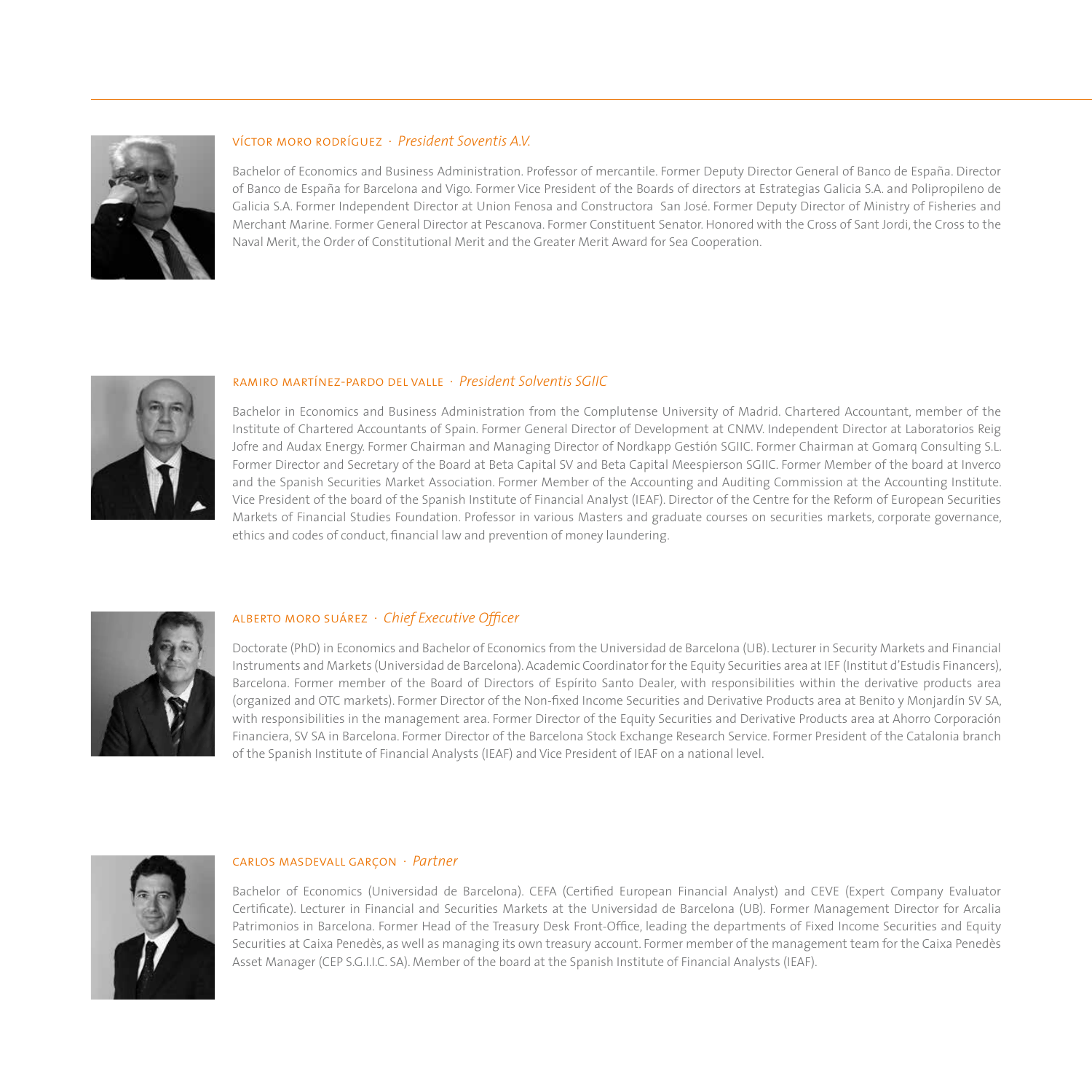

#### christian torres lang · *Partner*

MBA from Stern Business School in New York. GARP (Global Association of Risk Professionals), CAIA (Chartered Alternative Investment Analyst), FRM (Financial Risk Manager), CEVE (Corporate Valuation Expert Certified). Worked for Merrill Lynch International as part of their Corporate & Institutional Client Group EMEA, as Equity Derivatives trader. Responsible for single stocks equity volatility books: Spain, Portugal, Scandinavia, Germany and lastly the European TMT sector. Responsible for the Derivatives business at Ahorro Corporación Financiera in Madrid, performing multiple roles: sales, new product development, market-making, risk arbitrage and volatility trading. Member of the Risk Management Group at Bankers Trust International Plc in London. Former member of MEFF (Spanish Derivatives Exchange), New Product Committee. Trading Licenses: Meff Full Type III, Eurex, OMLX, Series 7 and SFA. Regular academic work at Barcelona University (UB Master of Financial Markets) and at Institut d'Estudis Financers (IEF). Member of the board at the Spanish Institute of Financial Analysts (IEAF).



#### guillermo alfaro bau · *Partner*

Bachelor of Economics (Universidad de Barcelona). CEFA (Certified European Financial Analyst). Formerly responsible for managing OTCs and structured products at Benito y Monjardín SV S.A. Former member of the MEFF (Mercado Español de Futuros Financieros-Spanish Financial Futures Market) supervisory team. Academic work at the Institut d'Estudis Financers (IEF) in the derivative products and structuring division. Member of the board at the Spanish Institute of Financial Analysts (IEAF).



#### Pablo Moro Suárez · *Partner*

Bachelor of Business Management and Administration (Universidad de Barcelona). Bachelor of Arts (Honours) in Combined Studies (University of Wolverhampton, UK). MBA in personal banking and asset management by IEF (Institute of financial Studies), Barcelona. Former Director of Benito y Monjardín SV S.A. in Galicia. Worked as a net worth manager for Deutsche Bank Private Banking and for Sabadell Private Banking. Former Teacher of Financial Planning and Commercial Planning on the Master's degree course in Financial Consulting and Asset Management (MAFP) at the Caixanova Business School. Member of the Spanish Institute of Financial Analysts (IEAF).



#### pedro arranz martín-nieto · *Partner - Managing Director*

Bachelor of Economics (Universidad San Pablo CEU, Universidad Complutense de Madrid). Former member of the Board of Directors of Ahorro Corporación Financiera SV S.A. and ACF International Inc (USA). Former Investment banker, first in BBVA and later in Ahorro Corporation, leading different positions of responsibility, including the management of the teams of Analysis and Strategy, Equity, Derivatives and structured products, Origination and distribution of Fixed Income. Member of several Advisory Committees for organized markets MEFF and NYSE Euronext ICAC. Member of the Spanish Institute of Financial Analysts (IEAF). Member of the Governing Council of the center AFANIAS Pozuelo for people with disabilities.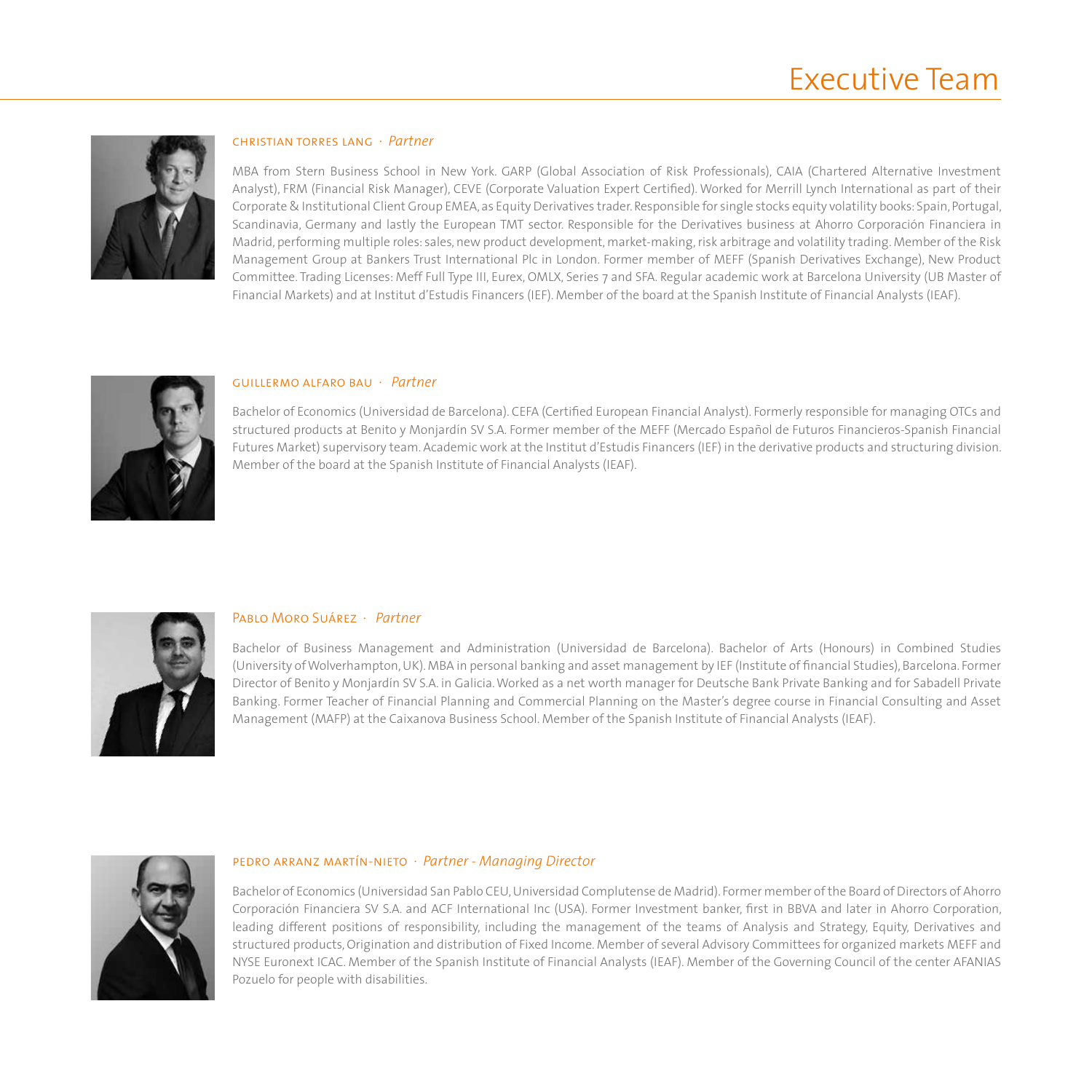

#### antonio gil rabadán · *Real Estate Director*

Bachelor of Economics, Universidad Complutense of Madrid. MBA in Business Administration from McLaren Business School, University of San Francisco, California. Former CEO of MARTINSA-FADESA. Former Director of Madrid Area at MARTINSA-FADESA. Former General Director at Urbagasa Group and CEO of GRUPO I. Former Director at Promociones de Oncisa (ONCE).



#### ignacio autrán cerqueira · *Vigo Private Banking Director*

Bachelor of Economic and Business Sciences (Universidad de Santiago de Compostela). MBA in personal banking and asset management by ICADE (Universidad Pontifica Comillas de Madrid). Former Barclays Wealth Managing Director in Galicia. Barclays Wealth Management Center Director in South Galicia. Former Senior Wealth Manager at Santander Private Banking at Vigo and Orense. Former Spanish Delegate for Exponor – International Feria at Oporto.



#### juan carlos canudo rodríguez · *Business Development Director*

Bachelor of Economics granted by Universidad Autónoma de Barcelona (UAB). Master's Degree in Financial Economics by Centro de Estudios Monetarios y Financieros del Banco de España (Center of Monetary and Financial Studies of the Bank of Spain). Professor of Quantitative Methods in Finance at Instituto Español de Analistas Financieros (IEAF-Spanish Institute of Financial Analysts) and at the Financial Markets Master of San Pablo CEU. Former Director of Research & Strategy and Head of Alternative and Institutional Management at Ahorro Corporación Gestión. Former Director of Financial Planning at Banco Sabadell and Director of Internal Validation of advanced risk models.



#### luis miguel barros feteira · *Commercial Director Solventis Vigo*

Bachelor of Economic and Business Sciences (Universidad de Santiago de Compostela). European Financial Advisor granted by the Instituto de Estudios Bursátiles. Head of the G.V.C. S.V. Front-office in Vigo. Director of Link Securities S.V. in Galicia. Private Banker for BNP Paribas in Galicia. Member of the Spanish Institute of Financial Analysts (IEAF).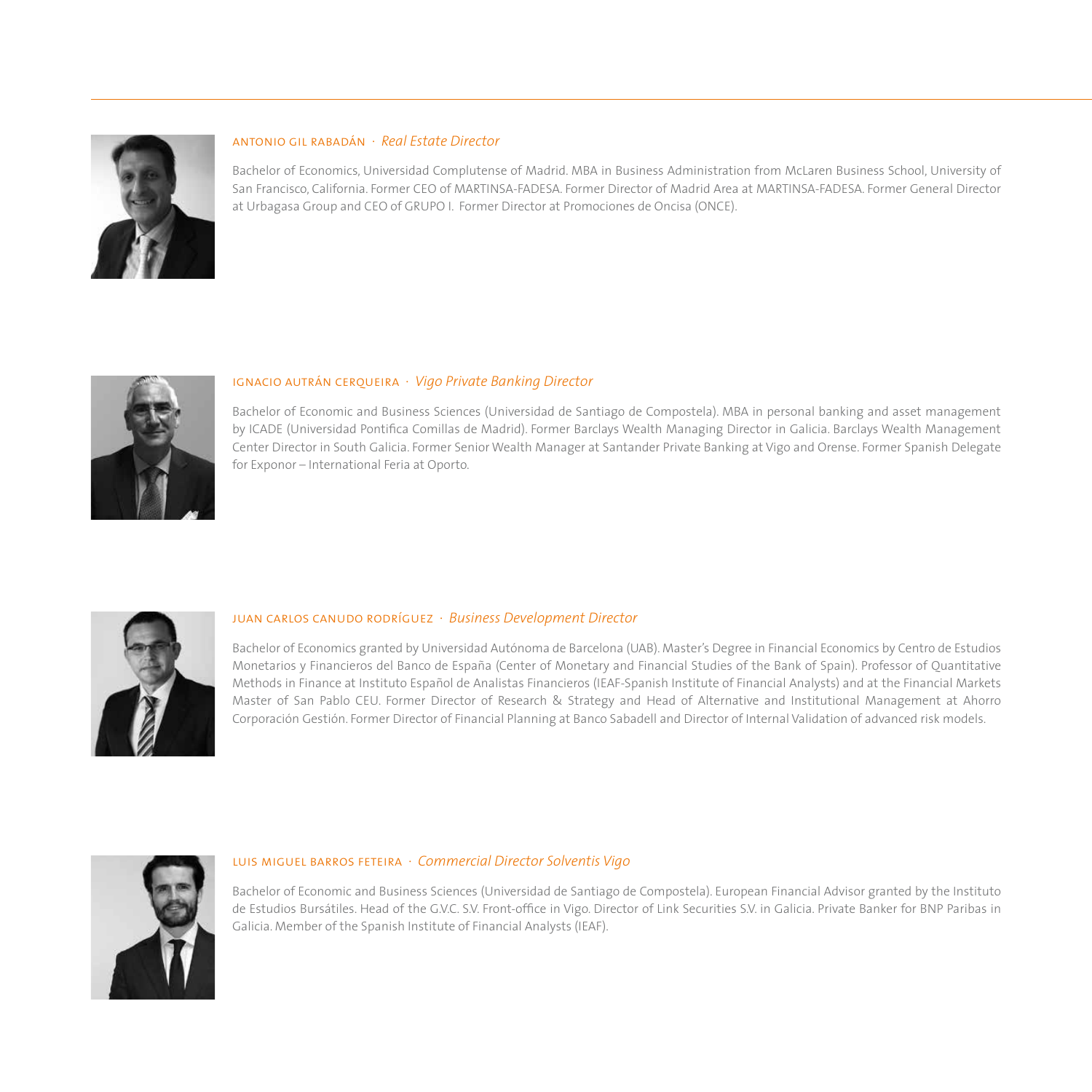

#### Ramon Talamàs Tapiolas · *Corporate Director*

Bachelor of Business Management and Administration granted by the Universidad Autónoma de Barcelona. Master's degree in Financial Markets granted by the Universidad Pompeu Fabra (IdEC). Previously a Senior Auditor at PricewaterhouseCoopers in the Assurance-Financial Services division. Financial Controller at Grupo Tradebe in their Urban Services Division. Member of the Spanish Institute of Financial Analysts (IEAF).



#### sebastián miranda díaz · *Financial Consulting Director*

Degree in Mathematics from the University of Seville. Master in International Mathematics from the University of Kaiserslautern. Master in Quantitative Techniques in Financial Markets from the Polytechnic University of Catalonia. Academic assistant on the Master in Financial Markets course at the University of Barcelona. Previously a Senior Banking Consultant at Everis. Worked as a Project Manager at Comercial Gallo. S.A. Member of the Spanish Institute of Financial Analysts (IEAF).



#### víctor ruiz de alda de la rosa · *Corporate Finance Director*

Degree in Business Administration from ESADE (Ramon Llull University). Master in Business Administration specializing in Finance from ESADE. Department Supervisor at BDO Finanzas Corporativas S.L., leading Due Diligence projects. Senior Auditor at PricewaterhouseCoopers in the Assurance-Financial Services area. Specialized in audits of financial institutions and real estate. Member of the Spanish Institute of Financial Analysts (IEAF).



#### xavier brun lozano · *Asset Management Director*

Ph.D. in Economics and Business Studies from the University of Barcelona. Masters in Banking and Finance from IDEC. Degree in Business Administration and a Diploma in Business Studies from the Pompeu Fabra University. Professor and coordinator of the Masters in Financial Markets course at BSM-UPF. Former Senior Equities Analyst at Strategic Investment Advisors (SIA Funds-Luxembourg). Worked at Gesiuris as risk unit manager. Author of various books and coordinator of the Financial Advisory Collection of Editorial Profit. Member of the Global Association of Risk Professionals (GARP).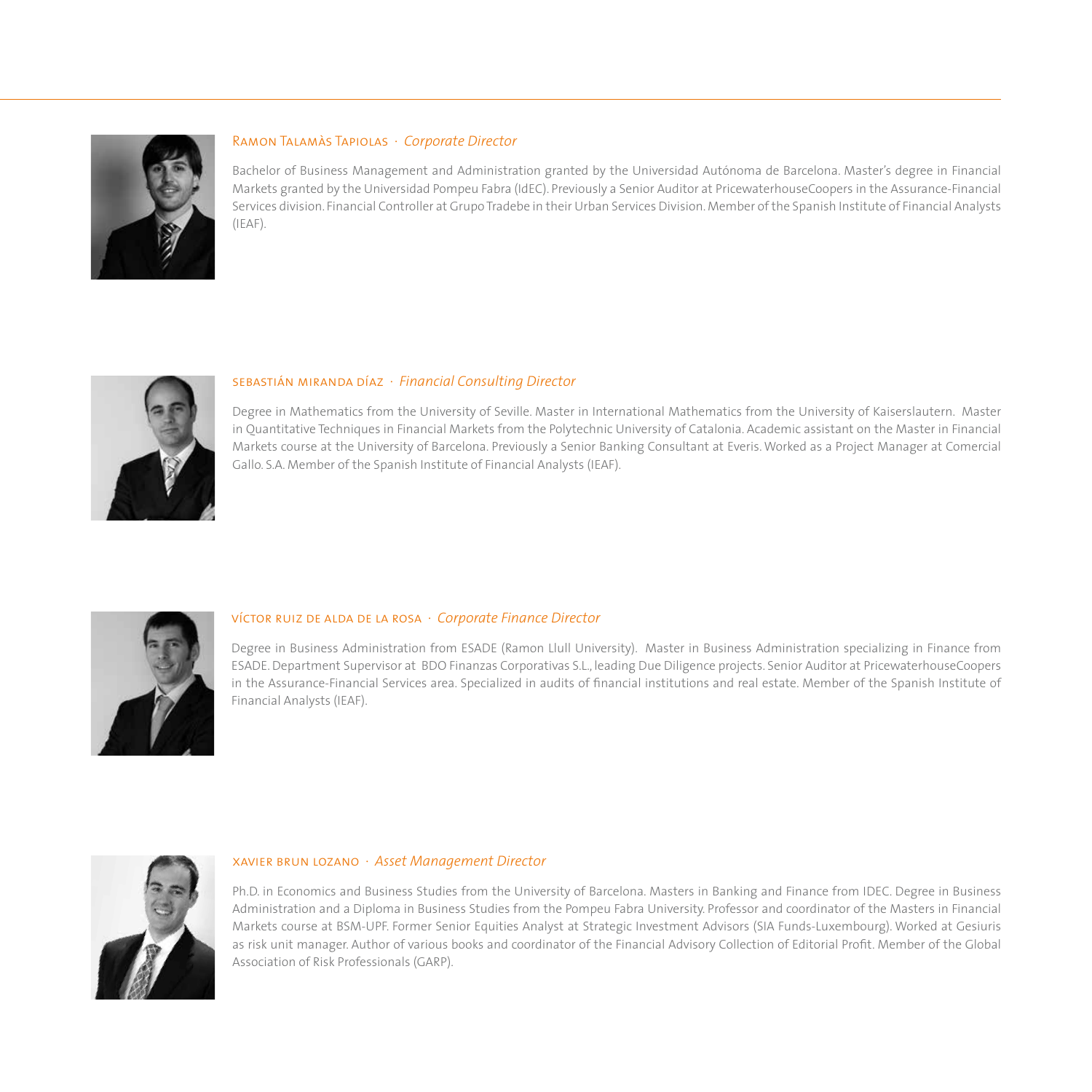effort discipline innovation competitiveness agility teamwork

we are:

Together we make a great company

Together we are successful



Corinthian World champions - 2015 Sailing National Awards - 2014, 2015 Spanish champions - 2014, 2015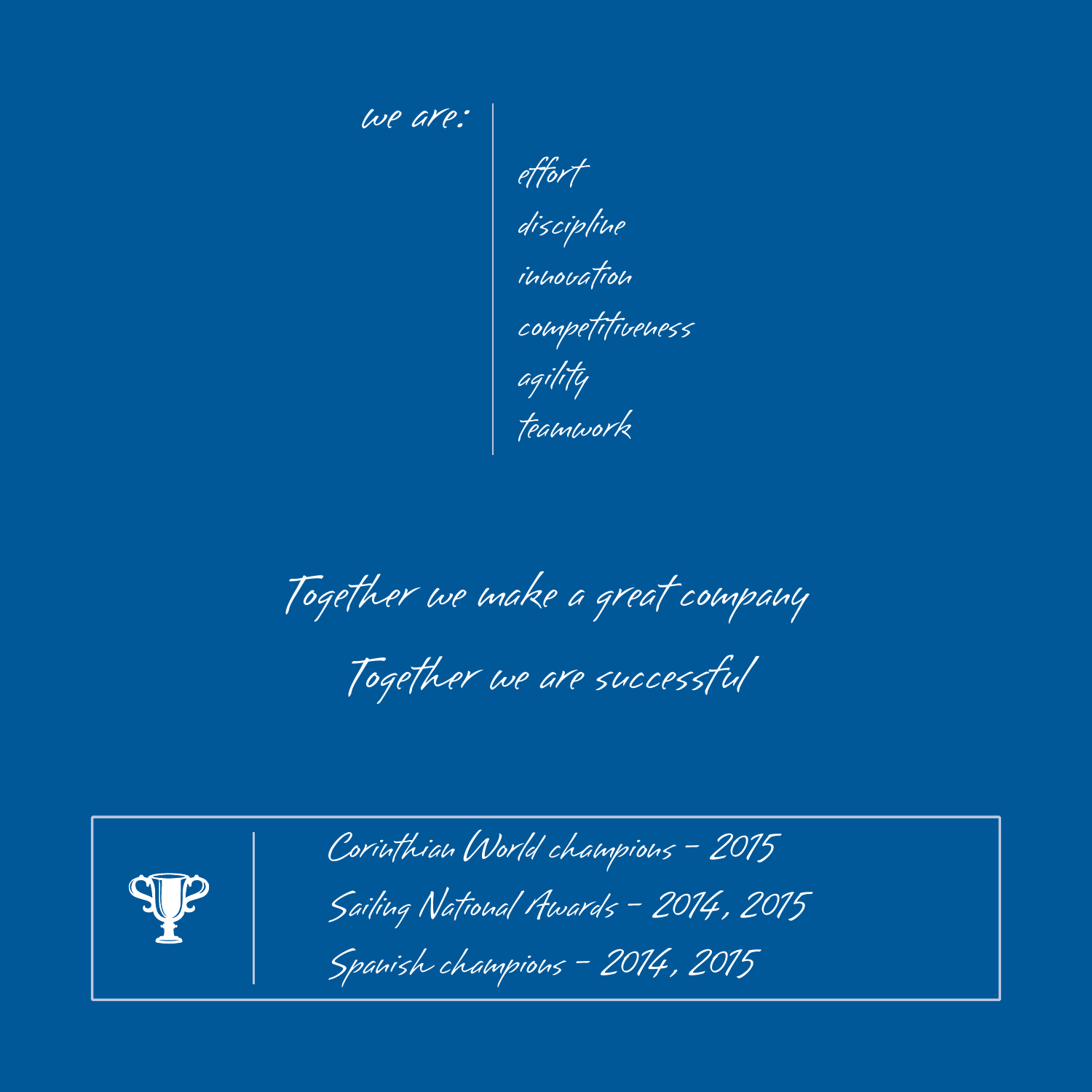